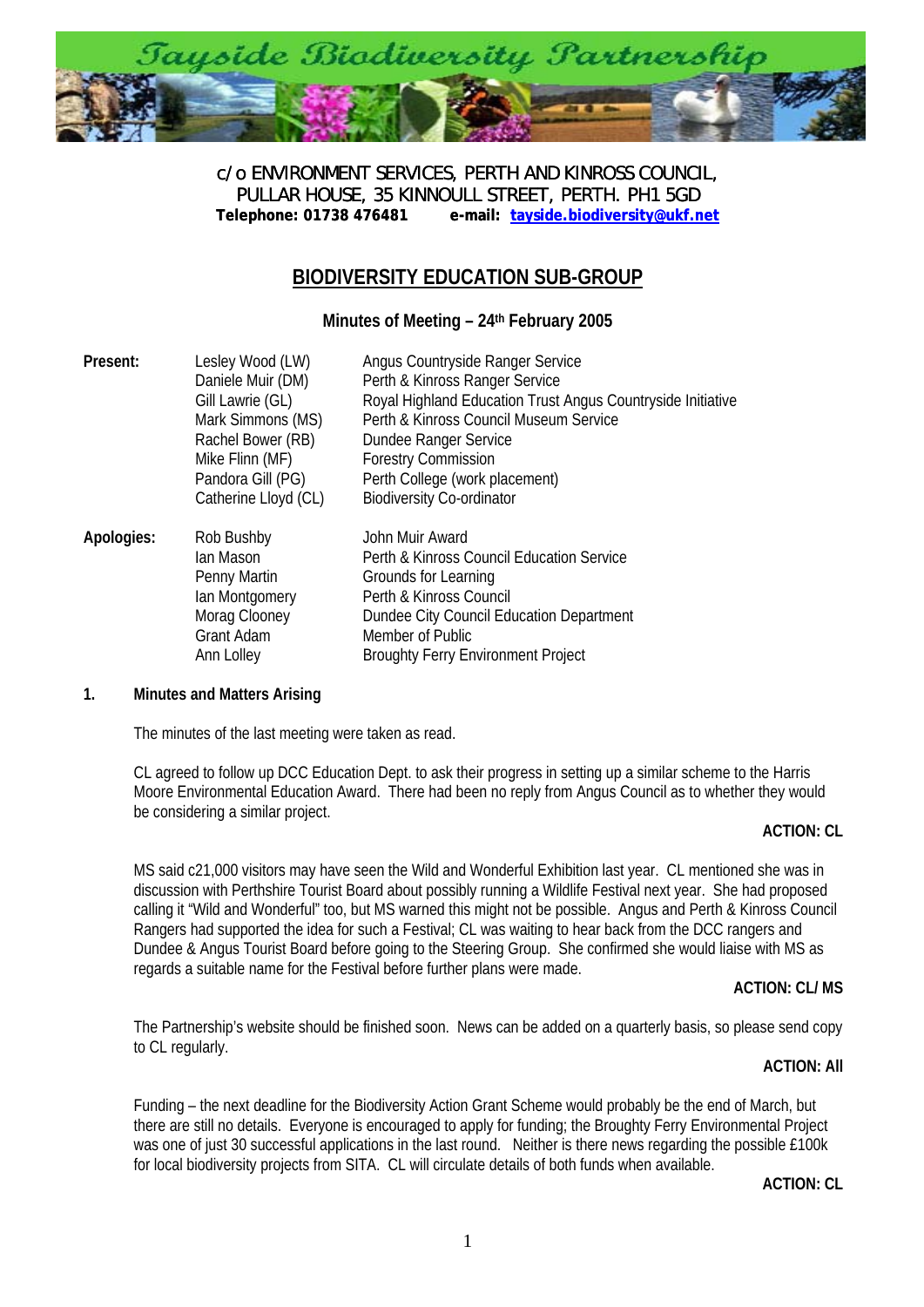## 2

## **2. Education Sub-Group Remit**

The objectives of the draft Review prepared two years ago were reviewed. It was agreed that two items should be added: Scotland Biodiversity Week, and preparation of a draft Awareness Raising Strategy. The item regarding the website will need to be retained as management/maintenance will be required.

CL agreed that the sub-group's membership list needed updating: John Muir Award, Grounds for Learning, the RSPB, Perth Museum, and Forestry Commission Scotland to be added.

**ACTION: CL** 

### **3. Scottish Biodiversity Week - 21st May to 29th May**

Please pass details of any events to CL so that she can publicise them nationally as well as locally. The Scottish Biodiversity Forum website will be advertising both BBD and SBW, so CL asked for details of events to be sent either to her or direct to Jo Lenthall.

**ACTION: All** 

#### **Backyard Biodiversity Day - 9th June**.

CL asked for details of any events taking place to celebrate this Day.

**ACTION: All Details of events to CL ASAP** 

#### **4. Round the table projects**

#### **Sheltered Housing Biodiversity Projects (Angus)**

LW said that 6 sheltered housing complex projects are underway – each receives binoculars, ID charts, bird tables and bird food, all funded by SNH. It is a two-way process: the Rangers pass on their wildlife knowledge to the pensioners and often in return they discover local history information. There is potential for other groups, e.g. scouts, to visit the complexes after the rangers to help make bird boxes, etc. CL to approach PKC and DCC to see if they can take up the project.

#### **Eco Teams (Angus Council)**

LW said she would approach Rosie Manson in Angus Council's Planning Department to find out more about the Eco Teams and to see if projects could be linked to them.

#### **Dundee Ranger Service**

RB reported that the Red Squirrel Project is ongoing with grey squirrel trapping taking place on a regular basis. Nationally there is a new Red Squirrel Co-ordinator – Mel Tonkin.

There will be a wildlife sculpture trail through Templeton Woods, with groups working alongside artists, undertaking habitat improvement - wildflower planting, etc.

Various biodiversity events are being planned: 'Red Squirrels at Victoria Park', 'Castle Green Festival' (19th June), Biodiversity in Ardler (20<sup>th</sup> June), Trottick biodiversity event, a Canadian Canoe event, and the Seashore Festival. LW confirmed that the Angus Rangers have planned some events around Backyard Biodiversity Day.

RS also confirmed that the DCC Ranger Service is involved in 'Natural Connections', a scheme similar to the John Muir Award.

#### **FEI Cluster (Forest Education Initiative)**

MF introduced the FEI which has been set up to ensure 5-14 Curriculum schoolchildren are made aware of the process from seed to tree to sawmill. There is a lot of industry involvement and backing. MF wants to make links with anyone interested; he has just set up a steering group. A meeting will be arranged soon; MF would be happy to include anyone who wants to learn more: [Mike.flinn@forestry.gsi.gov.uk](mailto:Mike.flinn@forestry.gsi.gov.uk)

WIAT (Woodland In and Around Towns) - FC has money to buy woodland to link up forests especially in social inclusion areas, i.e. Glasgow, Lanarkshire, Aberdeen, and Dundee. The initiative covers the Tay Forest District area: Rannoch, Crieff, Brechin, Tentsmuir.

### **ACTION: LW**

**Action: CL**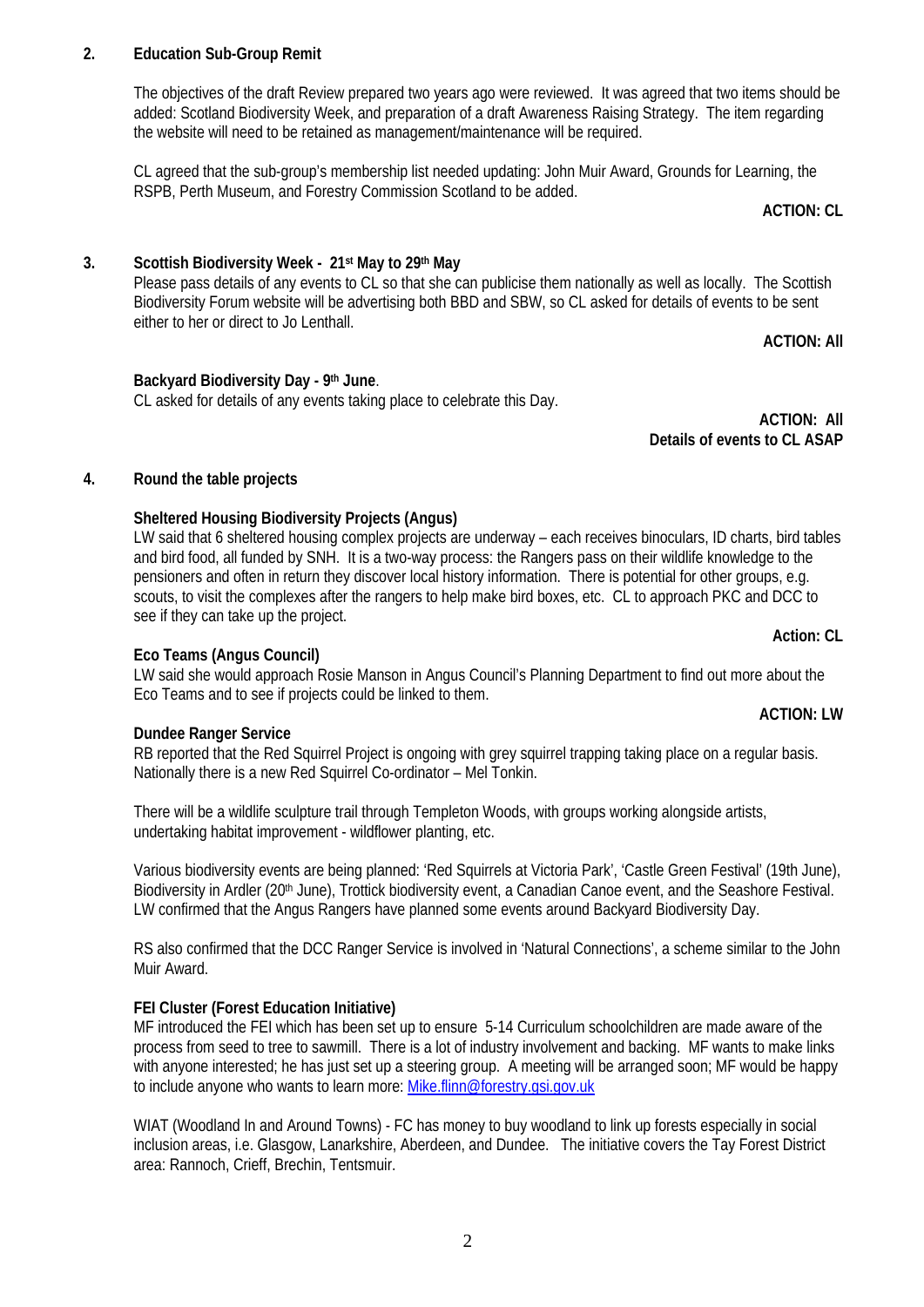The 'Woodbus' mooted a few years ago is definitely going ahead and will soon be equipped. It will include FEI information.

### **Angus Countryside Initiative**

GL said that the 'Count and Grow Project' had gone from strength to strength. The Clydesdale Bank had sponsored 13 schools throughout Scotland, but 43 Angus Schools were keen to get involved. RHET funding has enabled the project to become wider. It is a simple project – barrels and potatoes are supplied and the schools grow the plants, measure the weight and height and learn more about the plants themselves. There will be tie ins with the Science Festival – information on milk, potatoes, etc.

Such is the interest in growing food, that a similar project "The Berry Project" will start later in the year – strawberries in barrels – planting in January/February for Primary 3, 4 and 5.

#### **Perth Museum**

The Wild and Wonderful Exhibition panels are now stored at Perth Museum. If anyone wants to borrow any of them, please contact MS direct.

#### **ACTION: All**

MS said that a new recording leaflet would be available from the end of March – the subject this year will be Waterside Mammals i.e. otter, water vole, shrew, brown rat. It would only cover the Perth and Kinross Council area. A Mammal Atlas is also planned this year. CL said there would be good link with the Perth Lade survey that Perth and Kinross Council is financing.

> **ACTION: All Contact MS for a supply of survey forms**

**ACTION: MS/CL Liaise re potential community involvement on the Lade**

#### **Planning Manual**

CL said that funding from the Scottish Executive and three local authorities has enabled the Manual to go ahead, together with two 'general information' leaflets – one for householders considering a planning application, a second one for developers. Ultimately the information will be made available on the website.

#### **Salmon in the Classroom**

The pilot project got underway in Angus last year; there has not been a report on progress yet. DM confirmed that Perth and Kinross Council will be taking the project into Auchtergaren and Aberfeldy schools. CL asked for reports so that she can update the Water and Wetland sub-group.

#### **ACTION: LW re. Angus project ACTION: DM re Perth & Kinross plans**

#### **Grounds for Learning**

Penny Martin had sent on her report as she could not be present at the meeting. The Scottish Schools Grounds Week will be in June 2005. The activity pack can be downloaded from the website – [www.gflscotland.org.uk.](http://www.gflscotland.org.uk/)

With a Biodiversity Action Grant the GfL 'Biodiversity Resource Project' will be complete by September. This will include:

- A review and outline of gardening, wildlife and biodiversity resources that work well for School Ground settings
- Information about suppliers of trees and plants with biodiversity value
- Web-based case studies from on-going GfL projects and evaluation of biodiversity gains
- network of accredited practioners supporting biodiversity projects through GfL projects

The GfL team will be tapping into the LBAP network for local knowledge to provide a centralised point for resource information that is useful across the country.

GfL has an Accredited Training programme and there are plans for a one-day Foundation Course open to anyone; this is likely to be held in November. The GfL National Conference at Battleby is on 18 March 2005: its theme will be 'healthy school grounds'.